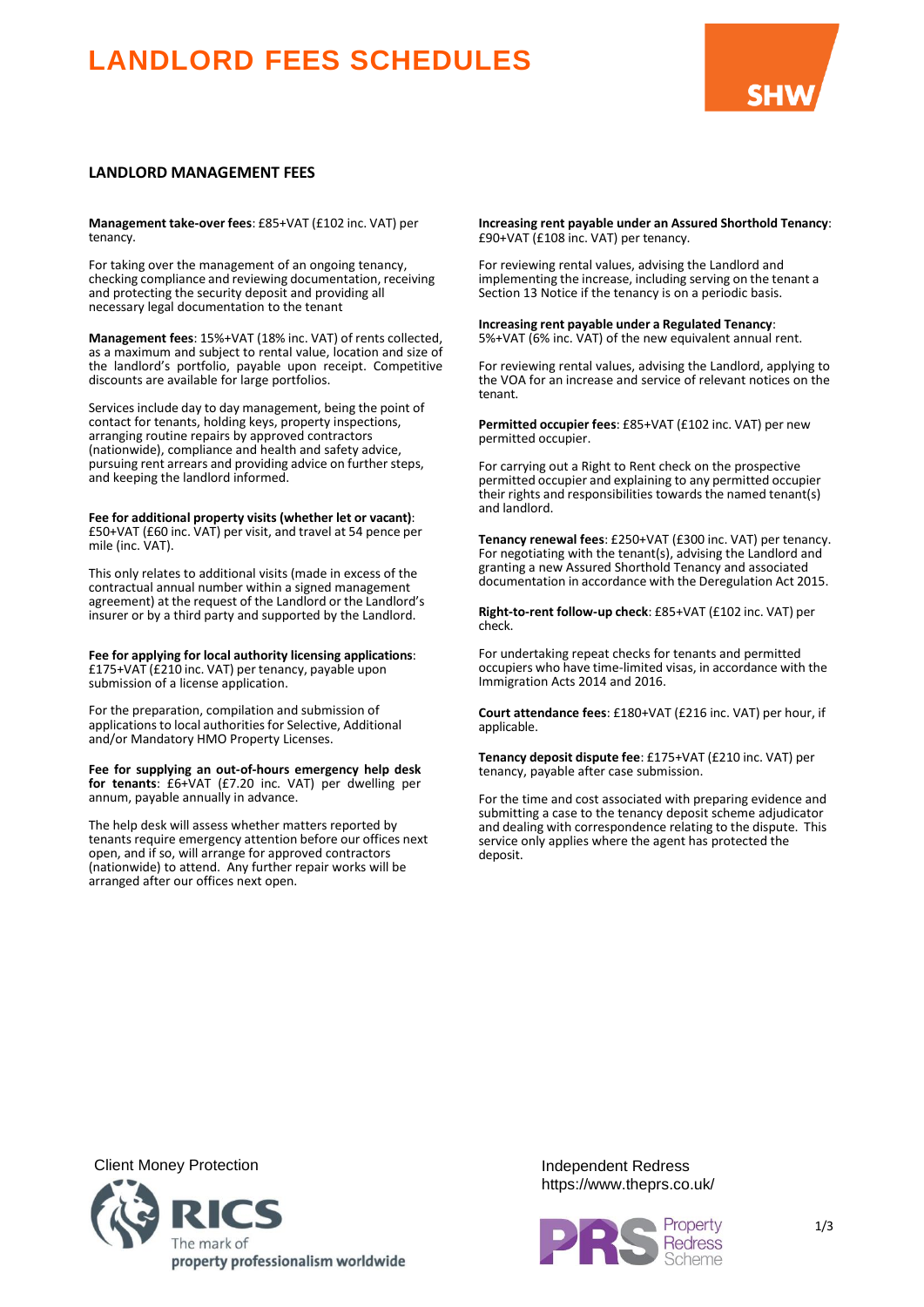## **LANDLORD FEES SCHEDULES**



**Deposit transfer fee**: £50+VAT (£60 inc. VAT) per deposit. Payable if the landlord requests a change to a protected deposit before the end of a tenancy, to cover the costs associated with legal compliance.

**Fee upon Landlord terminating management**: £175+VAT (£210 inc. VAT) per tenancy.

To cover the time and costs associated with transferring the security deposit to the landlord or new agent, notifying all utility providers and local authorities (where necessary), advising tenants of the change and the position regarding their security deposit, and returning all relevant documents held by the agent to the landlord.

**Fee for light refurbishment of flats**: 5%+VAT (6% inc. VAT) of the cost of the works (net of VAT).

For obtaining quotations, arranging access and liaising with the Landlord and the tenants (if applicable) for minor repairs and light refurbishment of flats, including the replacement of carpets, repainting and health and safety works. This would not include changes to the mains utility supplies, kitchen units or bathroom suites, heating systems, or works to the common parts, windows (other than catches), structure or exterior.

**Fee for more significant works**: 12% +VAT (14.4% inc. VAT) of the cost of the works (net of VAT and professional fees).

For arranging works to the dwelling or building that do not fall within 'light refurbishment works' set out above. However, we normally recommend that Landlords appoint a building surveyor on an appropriate fee basis to oversee such works, in which case no such fee would be payable under the management agreement.

### **FINANCIAL FEES**

**Interest due on late payments due to us from the Landlord:** calculated at 3% above the Barclays Bank Base Rate from the due date until paid.

**Submission of Non-Resident Landlords receipts to HMRC**: £120+VAT (£144 inc. VAT) per quarter.

If required by the Landlord to remit and balance the financial Return to HMRC quarterly and / or annually.

**Additional HMRC Reporting Fees**: £200+VAT (£240 inc. VAT) per request.

For responding to any specific queries relating to either the quarterly or annual Return from either the landlord or HMRC.

**Feesfor providing an Annual Income and Expenditure Schedule**: £60+VAT (£72 inc. VAT).

**Same-Day Payment Fees**: £20+VAT (£24 inc. VAT) per payment.

If the landlord requests a payment faster than the agreed timescales within their existing Terms of Business, to cover the cost of utilising the service.

**Fees are payable upon invoicing after providing the service, unless otherwise stated, with the exception of management fees which are payable immediately upon receipt of rents.**

**Kindly contact a member of staff if you have any queries about our fees**



https://www.theprs.co.uk/